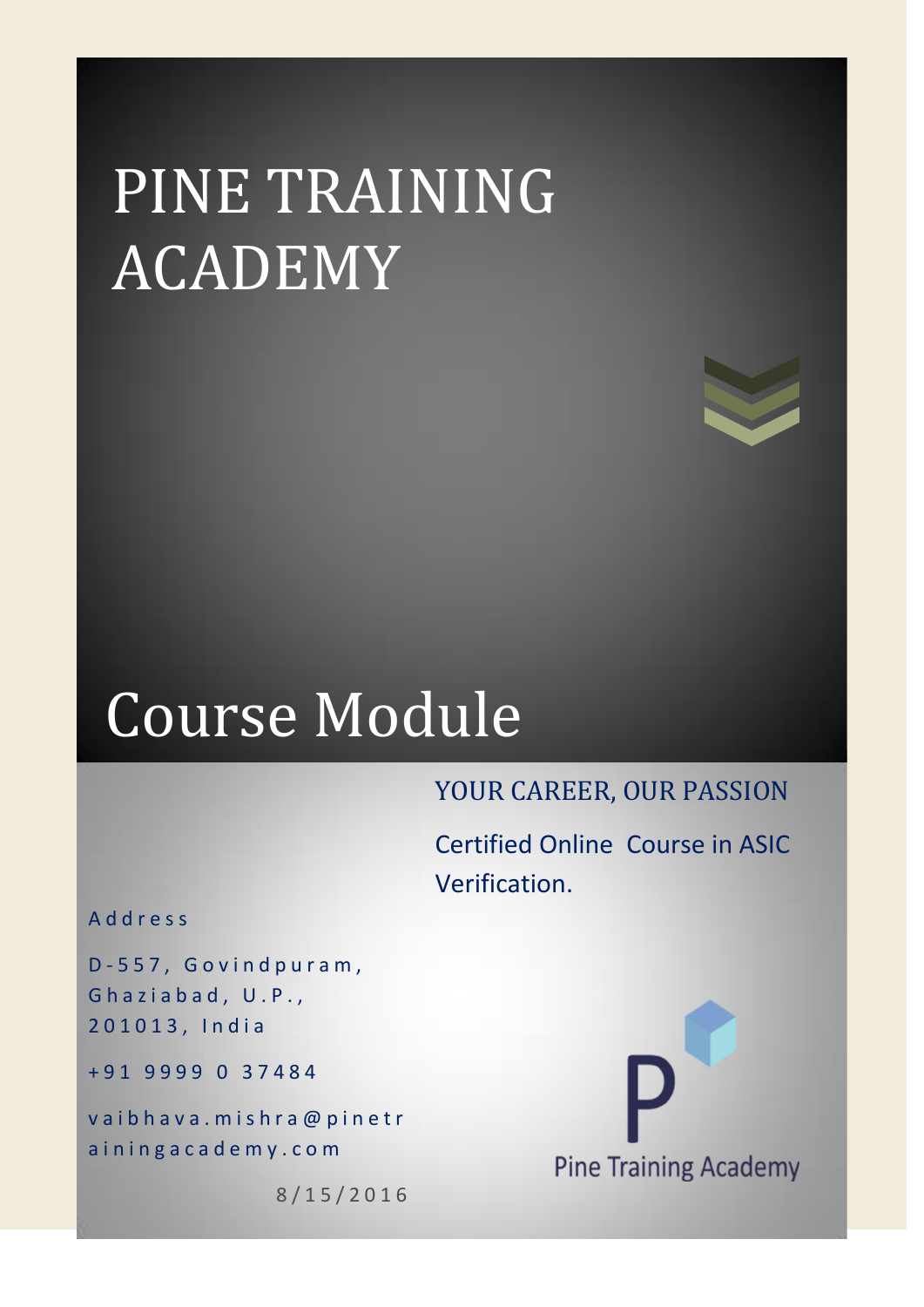#### Verification Flow in Design Signoff

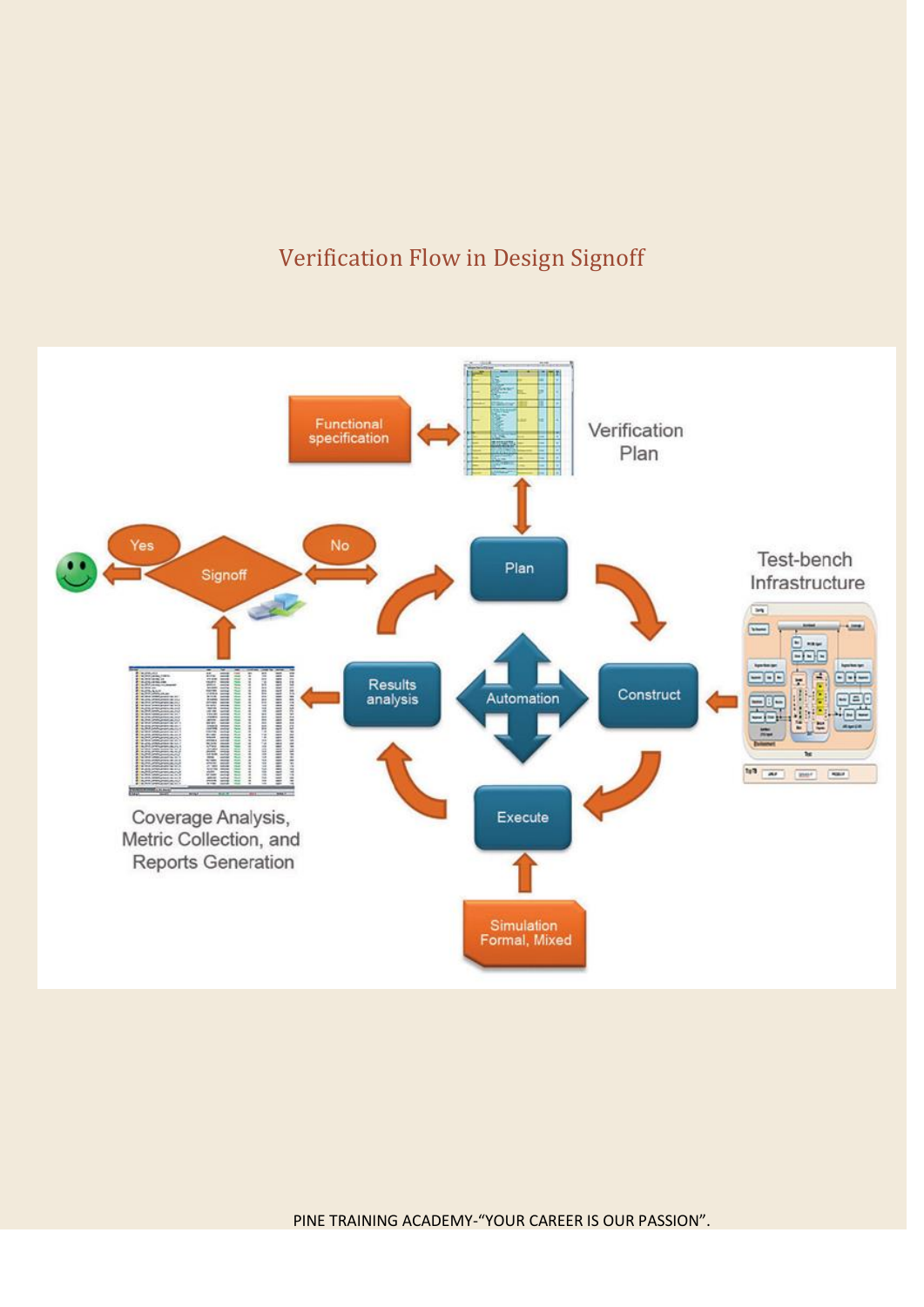#### **Highlights**

- Understanding of Black box verification and White box verification
- Understanding of different verification (IP Verification, SoC Verification, Subsystem Verification, Verification IP Design)
- Digital Logic Fundamental like Basic and Advanced Digital.
- Brief Study of C and Object Oriented programming.
- Basic knowledge of Linux and Scripting.
- Hardware Design Language (Verilog).
- Hardware Verification Language (System Verilog)
- Verification Methodology (UVM)
- Brief study of AMBA Bus (APB,AHB,AXI).
- Industrial Project.
- Test and Interview Series after completion of every module.
- Visit from Industry.
- Personality Development program and preparation of Interview and Resume.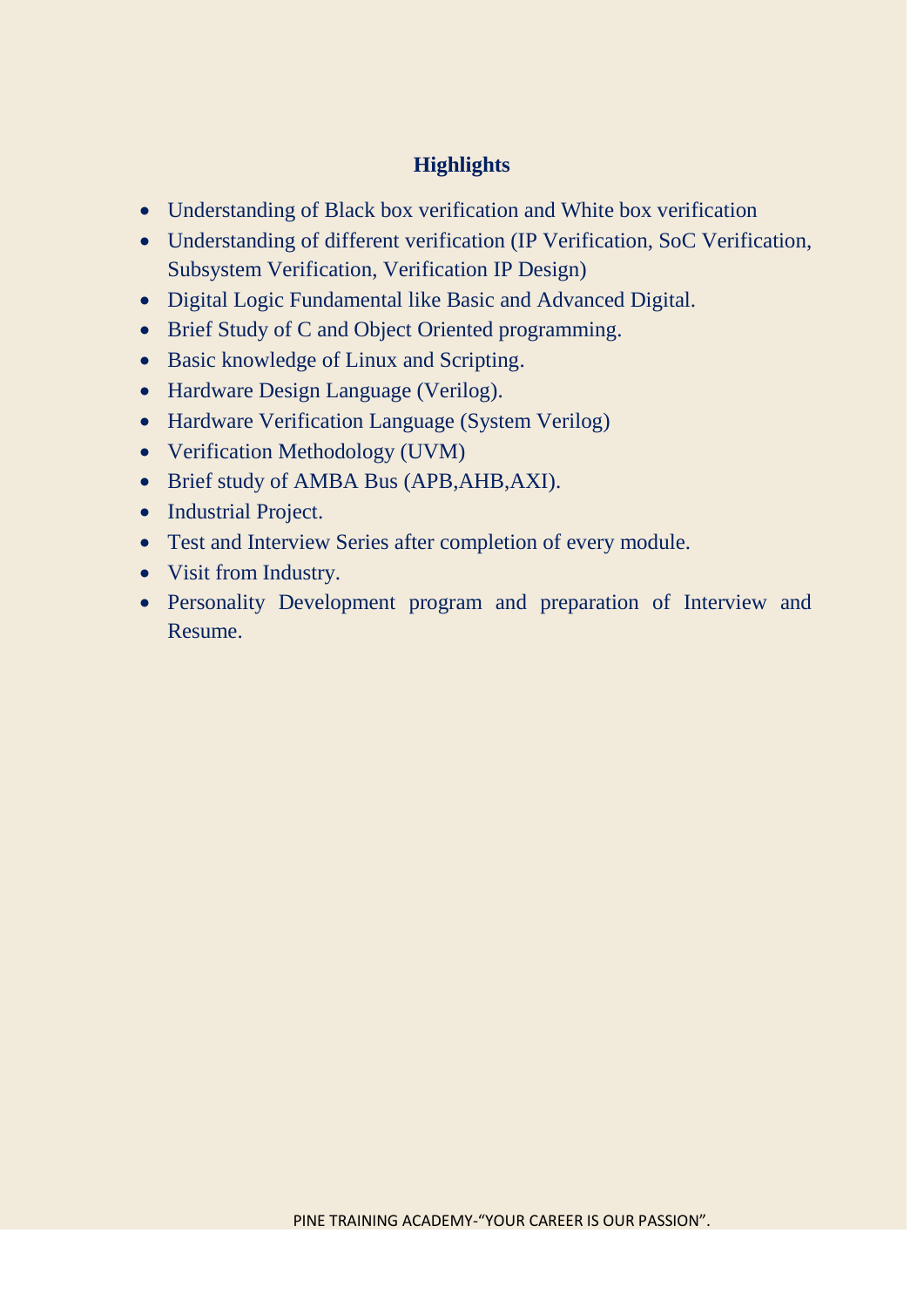|                  | <b>ASIC Verification</b>                                    |  |  |  |
|------------------|-------------------------------------------------------------|--|--|--|
| <b>Main</b>      | <b>Digital System Design</b>                                |  |  |  |
| <b>Module</b>    |                                                             |  |  |  |
| <b>Module -1</b> | ❖ Digital System Design:-                                   |  |  |  |
| Digital          | Introduction to Digital System.                             |  |  |  |
| <b>System</b>    | <b>Number System</b><br>$\circ$                             |  |  |  |
| Design.          | <b>Digital Logic Levels</b><br>$\circ$                      |  |  |  |
|                  | Digital Logic Circuits.                                     |  |  |  |
|                  | <b>c</b> Combinational Logic Circuit.                       |  |  |  |
|                  | Sequential Logic Circuit.<br>$\circ$                        |  |  |  |
|                  | <b>Schematics Entry.</b>                                    |  |  |  |
|                  | FSM.                                                        |  |  |  |
|                  | Timing Fundamental.                                         |  |  |  |
|                  | Assignment of Industrial Project.                           |  |  |  |
|                  | Test and Interview Series.                                  |  |  |  |
| $Module - 2$     | <b>❖ UNIX</b>                                               |  |  |  |
| UNIX             | Basic of UNIX, how different from Windows.                  |  |  |  |
|                  | Introduction of SHELL.                                      |  |  |  |
|                  | File and Directories.                                       |  |  |  |
|                  | Home Directories Introduction and .cshrc file               |  |  |  |
|                  | formation.                                                  |  |  |  |
|                  | Basic Commands-cp, mv, rm, touch, which, mkdir, cat         |  |  |  |
|                  | UNIX sed, cut, awk, grep (regex), tr commands.<br>$\bullet$ |  |  |  |
|                  | BASH shell scripting, usage of loops, arguments,            |  |  |  |
|                  | array.                                                      |  |  |  |
| $Module - 3$     | ❖ C & Object Oriented Programming                           |  |  |  |
| C, OOP           | C and Verification                                          |  |  |  |
| concept          | Why C is useful in Verification                             |  |  |  |
|                  | Complete C programming language brief                       |  |  |  |
|                  | Object oriented programming and Verification                |  |  |  |
|                  | <b>Brief of Object Oriented Programming</b><br>$\bullet$    |  |  |  |
|                  |                                                             |  |  |  |
| <b>Module -4</b> | ❖ Hardware Design Language (Verilog).                       |  |  |  |
| HDL(Hardw        | <b>Need of Verilog</b>                                      |  |  |  |
| are Design       | <b>Abstraction Level</b>                                    |  |  |  |
| Language)        | Concurrency                                                 |  |  |  |
|                  | Digital Circuit design with Verilog                         |  |  |  |
|                  | Need of Verification of HDL design                          |  |  |  |
|                  | 4 State & 2 State logic                                     |  |  |  |
|                  | Top Down & Bottom up design Methodology                     |  |  |  |
|                  | <b>Verilog HDL Design Flow</b><br>$\bullet$                 |  |  |  |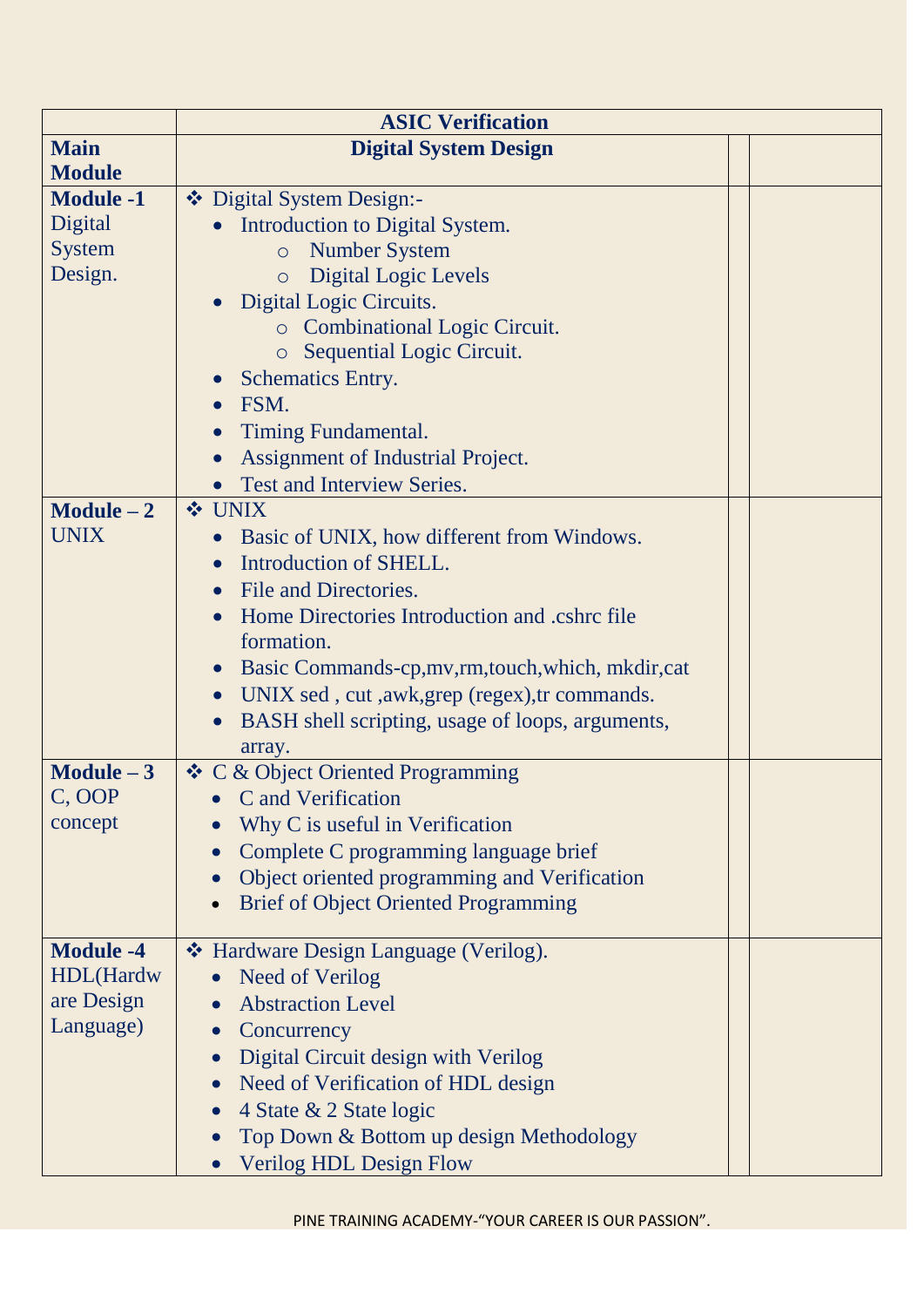|               | <b>Verilog Syntax and Semantics</b><br><b>Gate level Modelling</b><br>Data Flow Modelling |  |
|---------------|-------------------------------------------------------------------------------------------|--|
|               | <b>Behavioural Level Modelling</b>                                                        |  |
|               | Blocking & Non-blocking assignment                                                        |  |
|               | Test & Interview questions                                                                |  |
|               |                                                                                           |  |
| Module $-5$   | ❖ Introduction to System Verilog course objective.                                        |  |
| <b>System</b> | Introduction: Reasons for using the Hardware                                              |  |
| Verilog(HV    | Verification Language.                                                                    |  |
| L)            | Benefits of System Verilog in Verification.                                               |  |
|               | <b>System Verilog Data types</b>                                                          |  |
|               | <b>Procedural Statements and Routines</b>                                                 |  |
|               | Interface & Virtual Interface                                                             |  |
|               | Constraint Randomization & Need of Randomization                                          |  |
|               | Threads & Interprocess Communication                                                      |  |
|               | Coverage Metric Code coverage, Functional                                                 |  |
|               | Coverage)                                                                                 |  |
|               | Callbacks                                                                                 |  |
|               | <b>Cross coverage</b>                                                                     |  |
|               | $\div$ Writing a Test – bench.                                                            |  |
|               | ❖ Test and Interview Series.                                                              |  |
| Module-6      | Universal Verification Methodology(UVM)                                                   |  |
| <b>UVM</b>    | <b>UVM</b> Testbench                                                                      |  |
| Methodology   | <b>UVM Phases</b><br>$\bullet$                                                            |  |
|               | UVM Top-down & Bottom-up approach                                                         |  |
|               | <b>UVM Reporting</b>                                                                      |  |
|               | <b>UVM</b> Transaction                                                                    |  |
|               | <b>UVM</b> Configuration                                                                  |  |
|               | <b>UVM</b> Factory<br>$\bullet$                                                           |  |
|               | UVM Sequence (also UVM Virtual sequence)                                                  |  |
|               | UVM Components(Monitor, Agent, Environment,                                               |  |
|               | Sequencer, Driver)                                                                        |  |
|               | <b>UVM Transaction level Methodology</b>                                                  |  |
|               | <b>UVM Callbacks</b>                                                                      |  |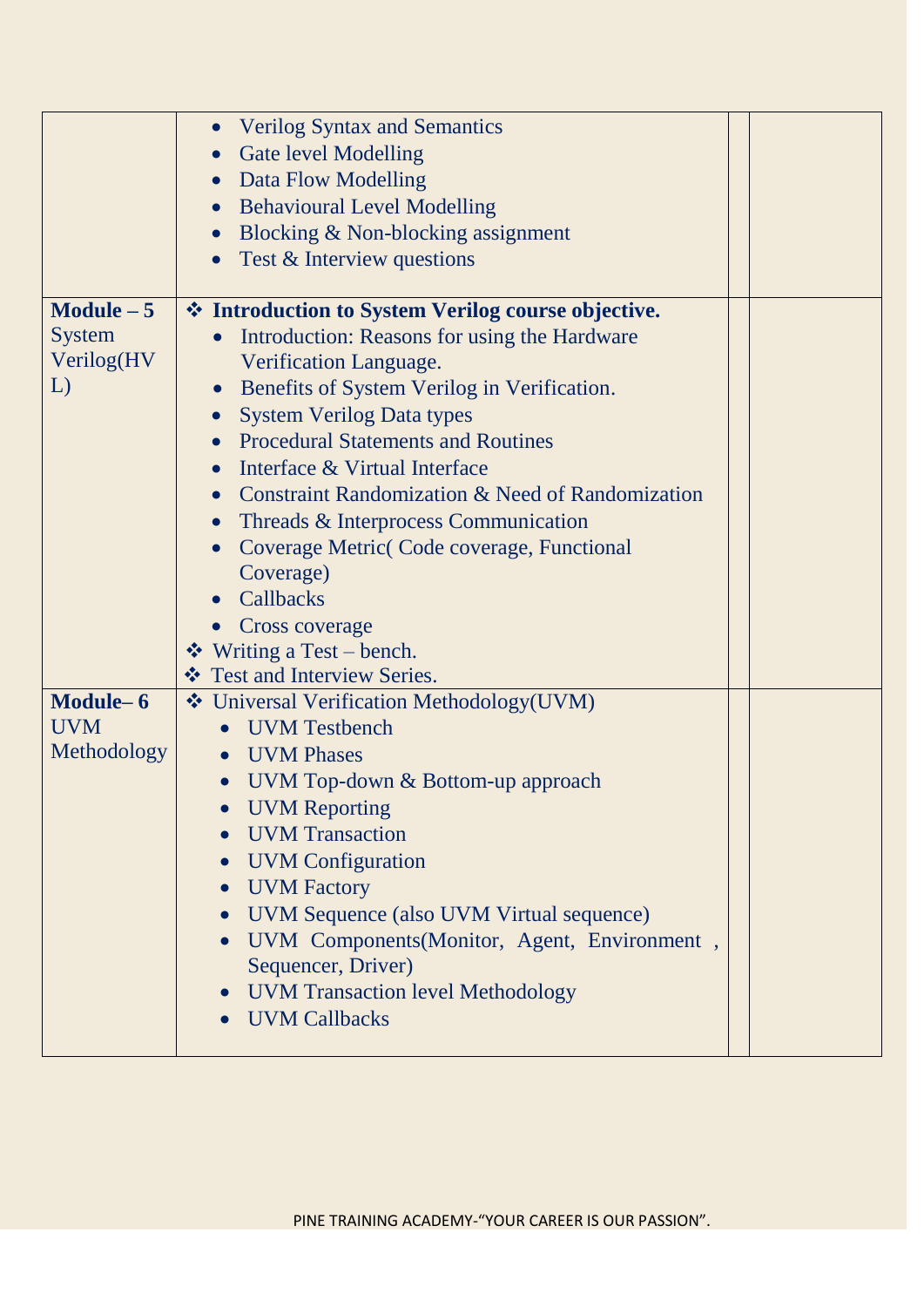| <b>Module -7</b><br><b>AMBA Bus</b> | ❖ Advance Microcontroller Bus Architecture<br>❖ APB<br>❖ AHB<br>❖ AXI<br>Why AMBA is so important for Verification?<br>❖ One Project of Verification IP development for any<br>AMBA bus.                                                                                                                                                                                                                                                                                                                                                                                                                 |
|-------------------------------------|----------------------------------------------------------------------------------------------------------------------------------------------------------------------------------------------------------------------------------------------------------------------------------------------------------------------------------------------------------------------------------------------------------------------------------------------------------------------------------------------------------------------------------------------------------------------------------------------------------|
|                                     |                                                                                                                                                                                                                                                                                                                                                                                                                                                                                                                                                                                                          |
| $Module - 8$<br><b>TCL</b>          | ❖ TCL : The command and topics covered in Tcl are<br>• Set<br>Puts<br>$\bullet$<br>String cmd & its various options<br>$\bullet$<br>3.1 compare<br>3.2 equal<br>3.3 first<br>3.4 last<br>3.5 index<br>3.6 is class<br>3.7 length<br>$3.8$ map<br>3.9 match<br>3.10 range<br>3.11 repeat<br>3.12 replace<br>3.13 reverse<br>3.14 tolower<br>3.15 toupper<br>3.16 totitle<br>3.17 trim<br>3.18 trimleft<br>3.19 trimright<br>3.20 wordstart<br>3.12 wordend<br>List and its various options<br>$\bullet$<br>4.1 lappend<br>4.2 lindex<br>4.3 linsert<br>4.4 llength<br>$4.5 \,\mathrm{Imap}$<br>4.6 lrange |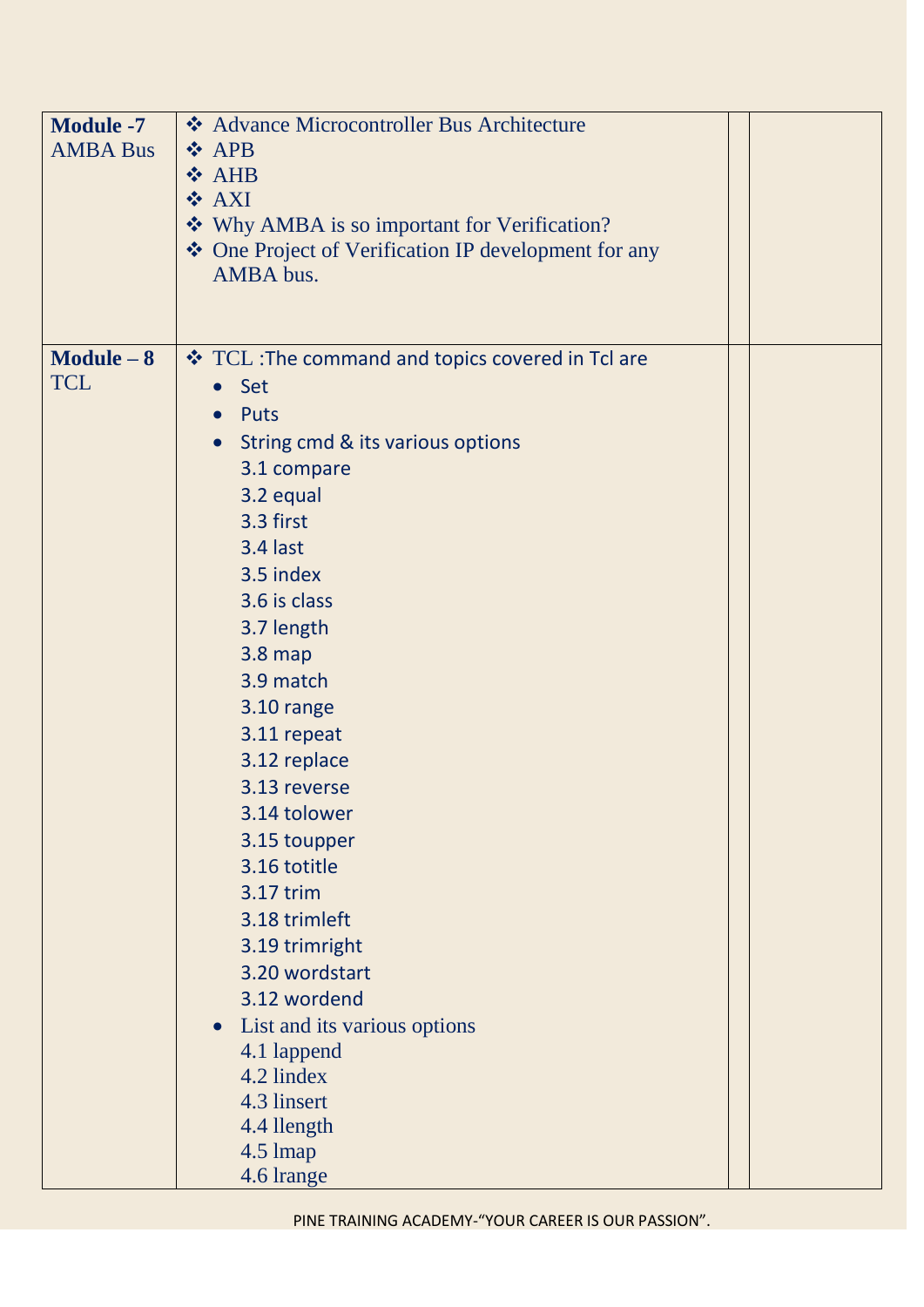| 4.7 lrepeat                                                     |
|-----------------------------------------------------------------|
| 4.8 lreplace                                                    |
| 4.9 lreverse                                                    |
| 4.10 lsearch                                                    |
| 4.11 lset                                                       |
| 4.12 lsort                                                      |
| Concat<br>$\bullet$                                             |
| Format<br>$\bullet$                                             |
| Scan<br>$\bullet$                                               |
| Glob                                                            |
| Global<br>$\bullet$                                             |
| Incr                                                            |
| Expr<br>$\bullet$                                               |
| Join<br>$\bullet$                                               |
| Split<br>$\bullet$                                              |
| foreach loop<br>$\bullet$                                       |
| If loop<br>$\bullet$                                            |
| for loop<br>$\bullet$                                           |
| switch<br>$\bullet$                                             |
| while loop<br>$\bullet$                                         |
| catch<br>$\bullet$                                              |
| clock<br>$\bullet$                                              |
| regexp<br>$\bullet$                                             |
| regsub<br>$\bullet$                                             |
| Tcl procedures- return, non return, args, optional<br>$\bullet$ |
| arguments etc.                                                  |
| file handling:- open & close<br>$\bullet$                       |
| file command and its various options                            |
| argc, argv, argv0                                               |
| arrays                                                          |
| upvar                                                           |
| after                                                           |
| Namespaces<br>$\bullet$                                         |
| Source<br>$\bullet$                                             |
| Unset                                                           |
| Exec                                                            |
| Exit                                                            |
| Flush                                                           |
| Time                                                            |
| <b>Break</b>                                                    |
| Continue<br>$\bullet$                                           |